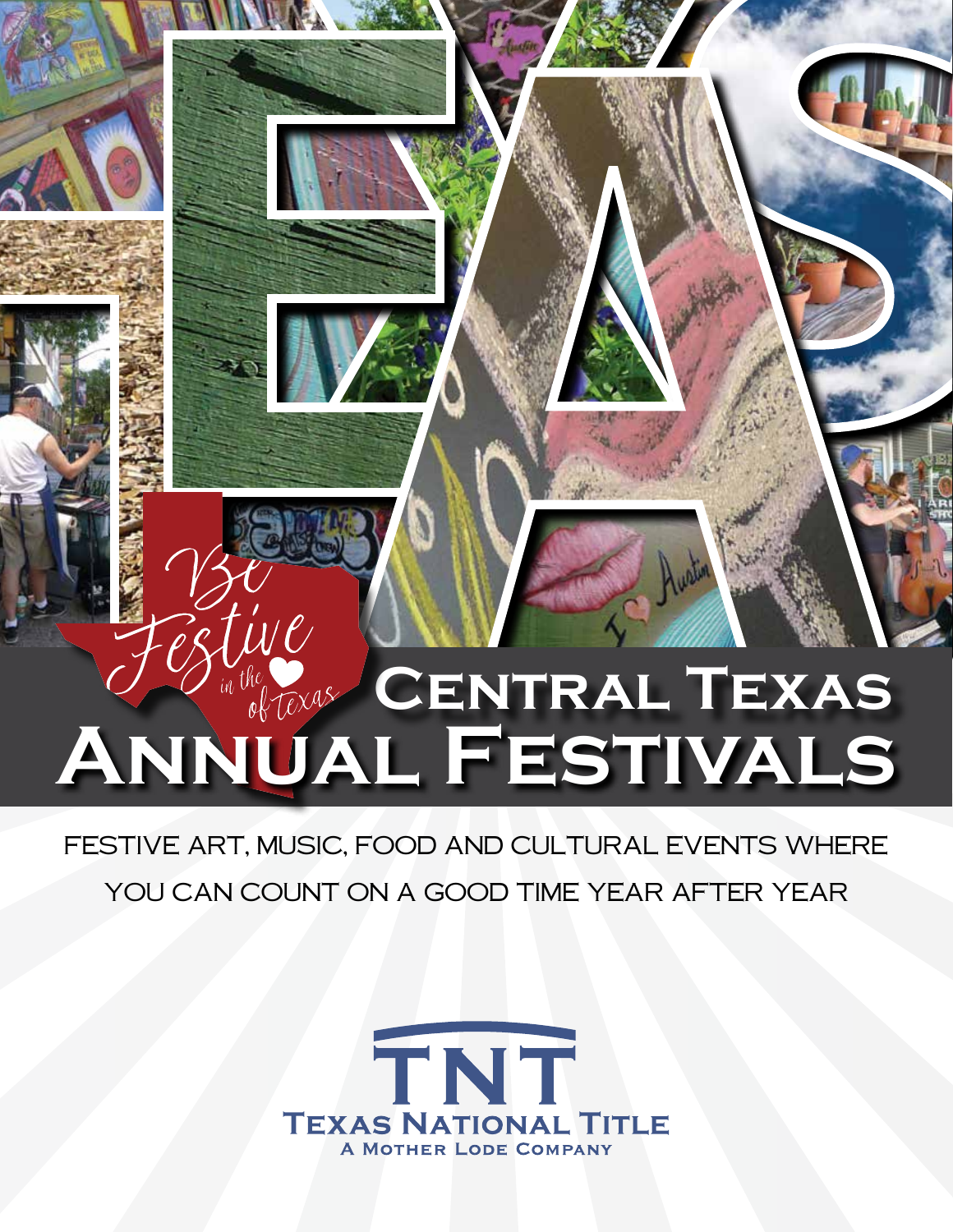#### **Celtic Cultural Center Presents: St. Patrick's Day Austin**

Fiesta Gardens

A fierce Irish tradition and fun for the whole family. Live traditional music, Irish dancing and presentations, games and other cultural activities. http://www.stpatricksdayaustin.com/

## APRIL **Urban Music Festival**

Auditorium Shores

Urban Music Festival is a family-centric festival for R&B, jazz, funk and reggae music lovers, where national and local entertainment take center stage. http://urbanmusicfest.com/

#### **Louisiana Swamp Thing & Crawfish Festival**

The Austin American Statesman parking lot It's a Cajun festival in Texas! Loads of crawfish are consumed at this annual event, which features zydeco, brass band, funk, blues and rock music. http://www.roadwayevents.com/event/

#### **ART CITY AUSTIN**

Palmer Events Center

Nearly 200 national artists, top local restaurants, multiple music stages and hands-on art activities make this one of the city's favorite festivals. https://www.artallianceaustin.org/

#### **Old Settler's Music Festival**

Salt Lick Pavilion and Camp Ben McCulloch Americana, roots rock, blues and bluegrass are performed at this signature Central Texas music festival. Arts & crafts, camping, food and local libations complete this down-home event. http://oldsettlersmusicfest.org/

#### **Austin Food and Wine Festival**

**AUDITORIUM SHORES** Showcasing some of Texas' most talented and famous chefs and restauranteurs, the Austin FOOD & WINE Festival is presented by FOOD & WINE Magazine and is dedicated to promoting the treasures of the Central Texas food and wine community. http://www.austinfoodandwinefestival.com

#### **Austin Reggae Festival**

Auditorium Shores Founded in 1994, this annual festival features three days of live reggae in scenic downtown Austin. http://www.austinreggaefest.com/

#### FEBRUARY **Carnaval Brasileiro**

Palmer Events Center

Flamboyant costumes, Brazilian samba music and the uninhibited, spirited atmosphere make Austin's Carnaval one of the biggest and best festivals of it's kind outside of Brazil. http://sambaparty.com/

#### **Chinese New Year Celebration**

Chinatown Center

Chinese New Year starts on January 28, marking the Lunar New Year. Enjoy festival fare like long noodles, dumplings, sweet rice balls, and more. Don't miss the lion dances and other cultural performances. http://chinatownaustin.com/

## MARCH **Rodeo Austin**

Travis County Exposition Center Austin goes cowboy! Enjoy fun for the entire family with games, rides and headline entertainers that perform in concert nightly. http://www.rodeoaustin.com/

#### **South by Southwest**

Austin Convention Center and More Than 50 **VENUES** Noted filmmakers, musicians and multimedia artists from around the world converge to showcase music, film and interactive media during this internationallyrecognized event. https://www.sxsw.com/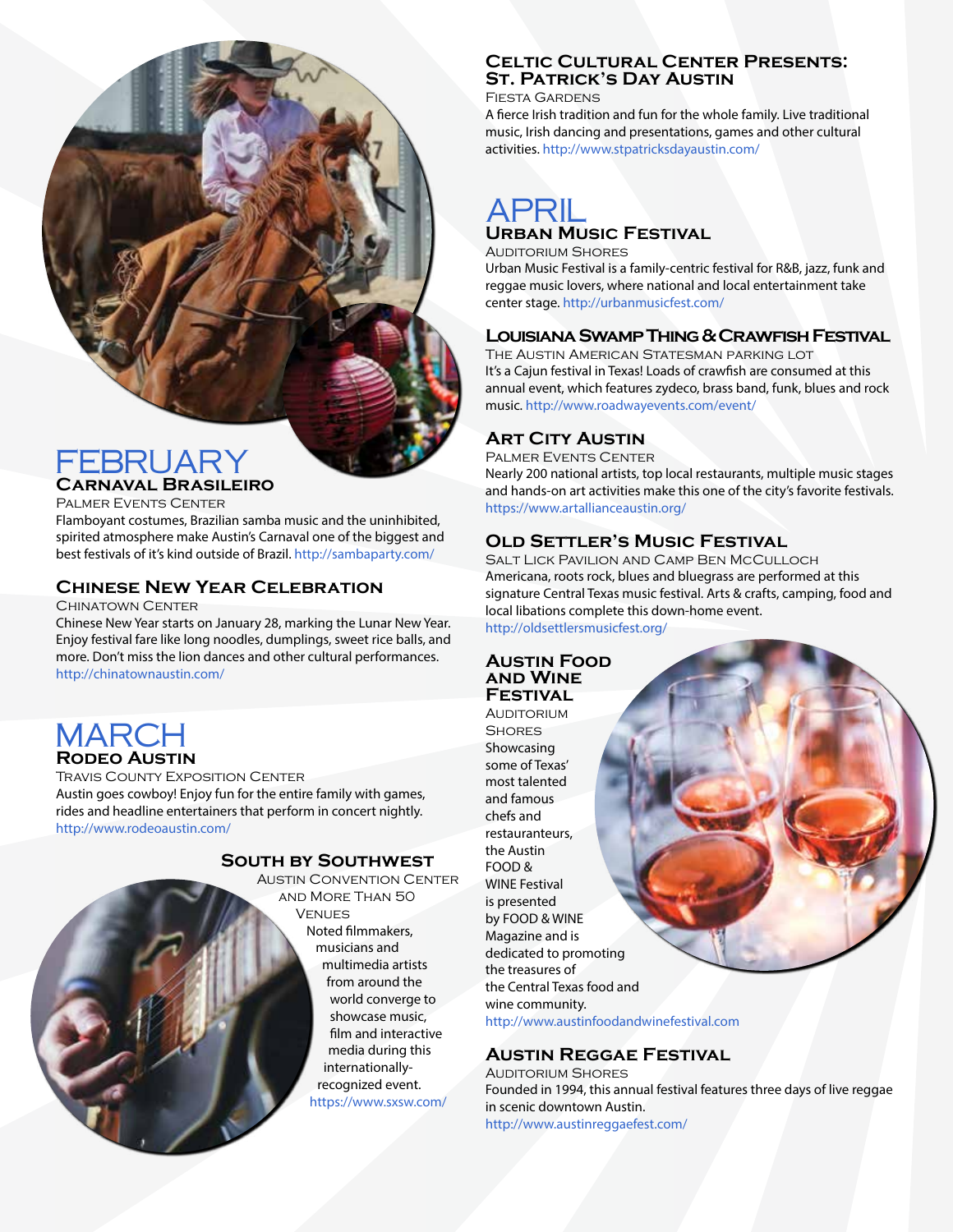#### **Red Poppy Festival**

**GEORGETOWN SQUARE** Georgetown was certified by local residents and the Texas Legislature as the "Red Poppy Capital of Texas." Each April as the poppies bloom, Georgetown celebrates with the annual Red Poppy Festival that includes food, arts and crafts, live music and more!

https://poppy.georgetown.org/

#### JUNE **Republic of Texas Biker Rally**  (ROT Rally)

Travis County Exposition Center & Congress Avenue The state's largest motorcycle gathering attracts thousands of bikers for rides, live music and a parade down Congress Avenue. http://www.rotrally.com/

#### JULY **Bullock Museum's "Music under The Star" Series**

Bullock Texas State History Museum

The Bullock Museum hosts an annual, free concert series every Friday in July. This event features performances by local musicians and guests are treated to complimentary tacos and teas.

http://www.thestoryoftexas.com/

#### **Fourth of July Fireworks & Symphony**

Auditorium Shores The Austin Symphony hosts an annual concert of patriotic music, culminating in a spectacular fireworks display over Lady Bird Lake. http://www.austinsymphony.org/

#### **Euphoria**

Carson Creek Ranch

Euphoria is a progressive live music festival including electronic music, art, workshops, camping and more. http://www.euphoriafest.com/

#### **Eeyore's Birthday**

Pease Park

Celebrated for more than 50 years in Austin. A day-long party to collect money for local non-profit groups. Activities include live music, artists doing face painting and temporary tattoos, costume contests, and even Maypoles for the young or young at heart. http://www.eeyores.org

MAY **LEVITATION MUSIC FESTIVAL** 

Carson Creek Ranch Formerly Psych Fest, this independent festival has grown from a small word-of-mouth event to an internationally acclaimed, full weekend event that attracts attendees from all over the world. http://levitation-austin.com/

#### **Pecan Street Festival**

East Sixth Street

Musicians, food vendors, artists and craftspeople turn Sixth Street, originally named Pecan Street, into a lively, bi-annual street fair. http://pecanstreetfestival.org/

#### **Lavender Festival**

Becker Vineyards Sip and swirl with live music, artisans and lavender fields in bloom. Plenty of entertainment for everyone, from lavender products to cooking demos, and much more. http://www. beckervineyards. com/beckerlavender

#### AUGUST **Annual Austin PRIDE Week**

WERKS Fashion Show; PRIDE Festival & Parade; portion of proceeds donated to Austin-area 501(c)3 nonprofits, including the new Austin LGBTQ Community Center.

http://www.austinpride.org/

#### **Austin Chronicle Hot Sauce Festival** Fiesta Gardens

An tradition for over 25 years. Hundreds of gallons of hot sauce are consumed and beverages are on hand to cool off the overheated. In addition to the hot sauce competition, this truly Austin food event features tastings from local restaurants, culinary demonstrations, sauces for sale, cookbooks, peppers and more, and of course live music. http://www.austinchronicle.com/hot-sauce/